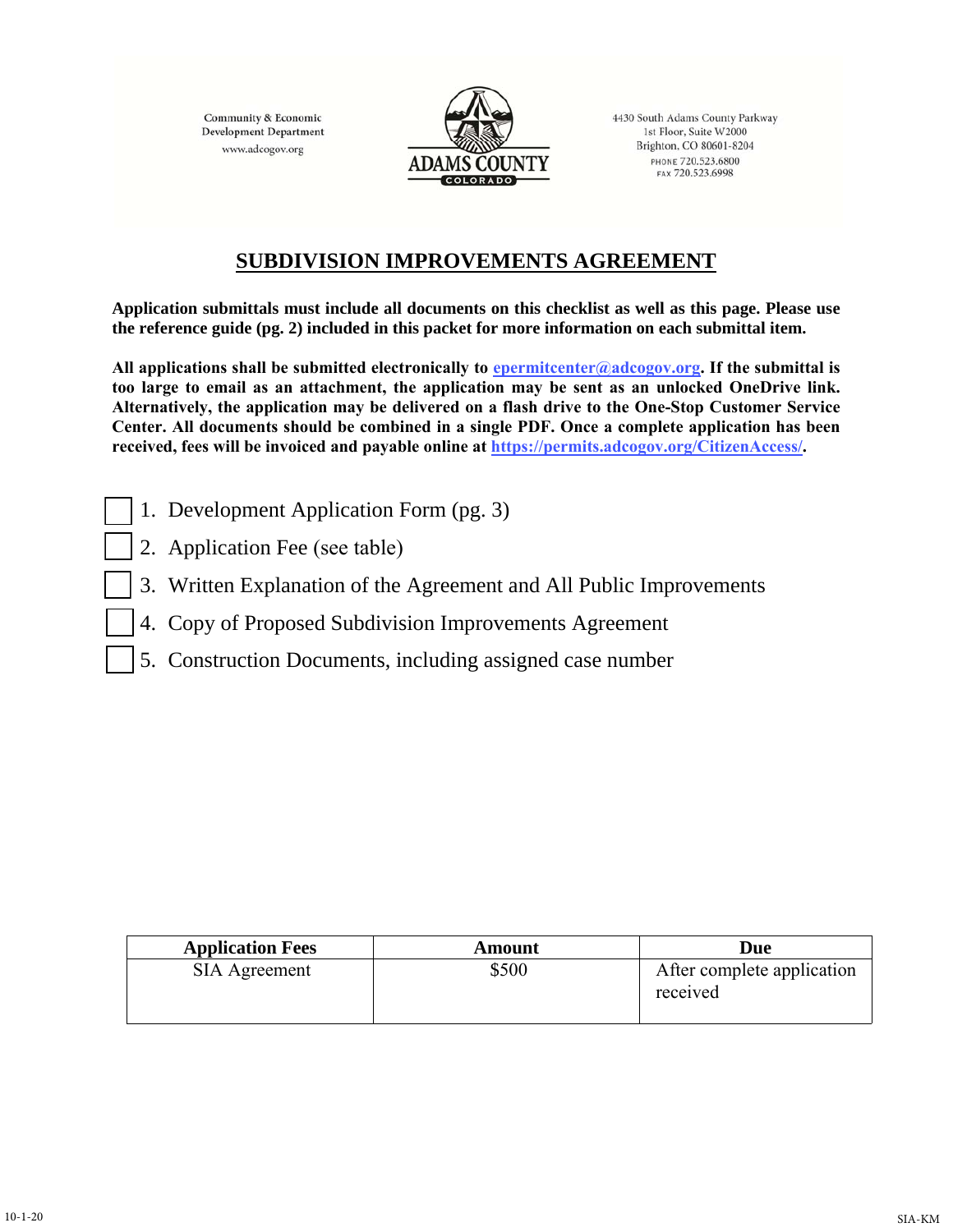## **Subdivision Improvements Agreement - Guide to Development Application Submittal**

The submittal documents for all Land Use/Development Applications are listed below. Detailed explanations of the submittal documents are also provided.

All development application submittals shall comprise of one (1) electronic copy (USB) and one (1) hard copy of each document. **Application submittals that do not conform to these guidelines shall not be accepted.** 

#### **3 and 4. Subdivision Improvements Agreement (SIA):**

- A clear and concise, yet thorough, description of the proposal. Please include, if applicable, timeframe, purpose of project, and improvements that will be made to the site
- This agreement addresses the manner, timing, and responsibility of completion of all required public improvements (i.e. curb, gutter, and sidewalk)
- Shall include the Word version of the Subdivision Improvements Agreement, all exhibits, and a collateral estimate

#### **5. Construction / Engineering Design Plans:**

- A set of maps and/or drawings showing how a proposed development is to be constructed.
- The plans must include:
	- o site maps of the existing conditions and proposed improvements,
	- o installation/construction details for all proposed improvements,
	- o survey control (horizontal and vertical) for locating the improvements and,
	- o all necessary specification for the products to be used.
- Construction plans are often broken out for specific improvements; for example: site plan, grading plan, waterline improvement plans, roadways improvements plans, etc.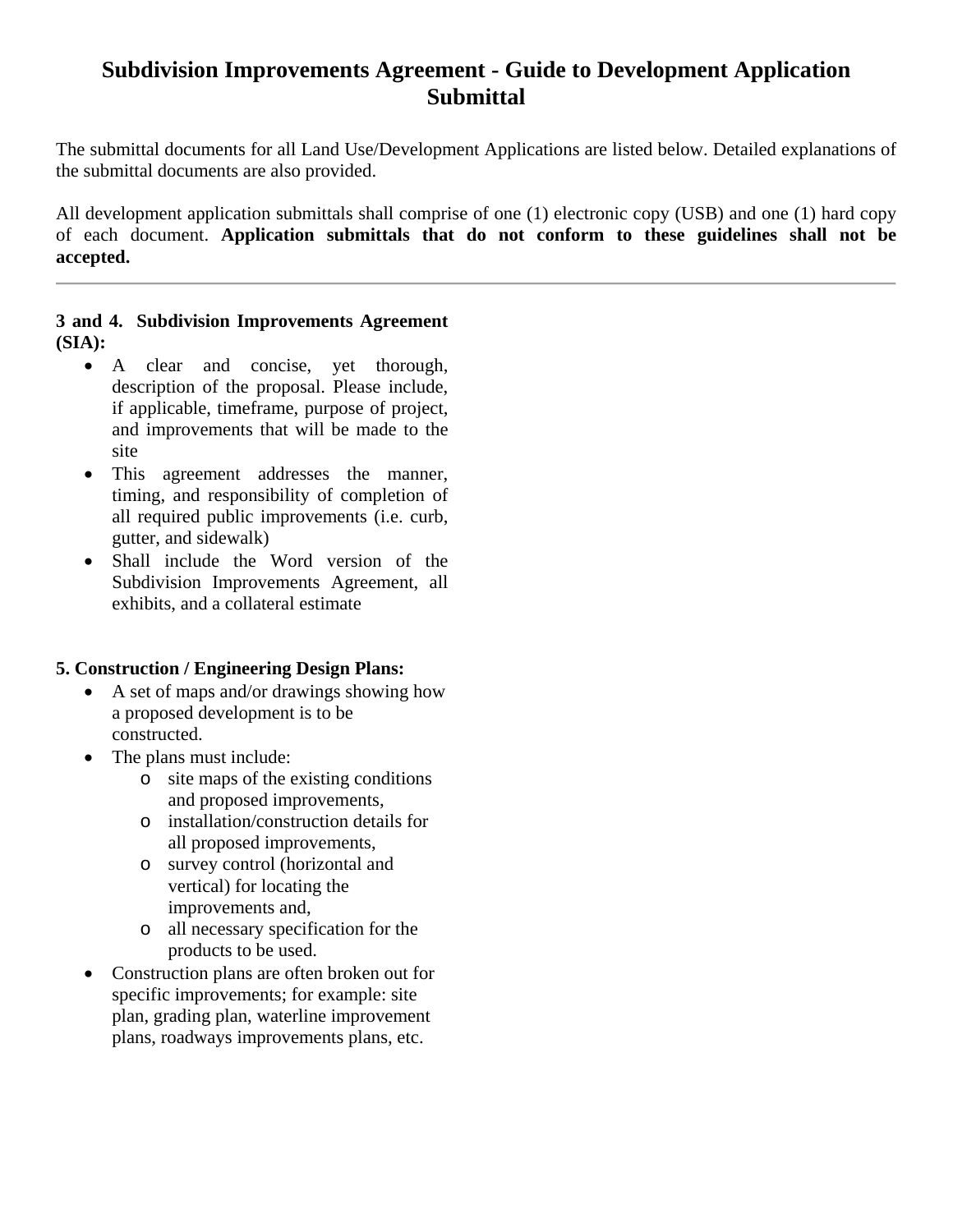Community & Economic Development Department www.adcogov.org



4430 South Adams County Parkway 1st Floor, Suite W2000 Brighton, CO 80601-8204 PHONE 720.523.6800

# **Application Type:**

|                                                                            | <b>Conceptual Review</b>  | <b>Preliminary PUD</b> | <b>Temporary Use</b>   |  |  |  |
|----------------------------------------------------------------------------|---------------------------|------------------------|------------------------|--|--|--|
|                                                                            | Subdivision, Preliminary  | <b>Final PUD</b>       | Variance               |  |  |  |
|                                                                            | Subdivision, Final        | Rezone                 | <b>Conditional Use</b> |  |  |  |
|                                                                            | Plat Correction/ Vacation | Special Use            | Other:                 |  |  |  |
| <b>PROJECT NAME:</b>                                                       |                           |                        |                        |  |  |  |
| <b>APPLICANT</b>                                                           |                           |                        |                        |  |  |  |
| Name(s):                                                                   |                           |                        | Phone #:               |  |  |  |
| Address:                                                                   |                           |                        |                        |  |  |  |
| City, State, Zip:                                                          |                           |                        |                        |  |  |  |
| 2nd Phone #:                                                               |                           |                        | Email:                 |  |  |  |
| <b>OWNER</b>                                                               |                           |                        |                        |  |  |  |
| Name(s):                                                                   |                           |                        | Phone #:               |  |  |  |
| Address:                                                                   |                           |                        |                        |  |  |  |
| City, State, Zip:                                                          |                           |                        |                        |  |  |  |
| 2nd Phone #:                                                               |                           |                        | Email:                 |  |  |  |
| TECHNICAL REPRESENTATIVE (Consultant, Engineer, Surveyor, Architect, etc.) |                           |                        |                        |  |  |  |
| Name:                                                                      |                           |                        | Phone #:               |  |  |  |
| Address:                                                                   |                           |                        |                        |  |  |  |
| City, State, Zip:                                                          |                           |                        |                        |  |  |  |
| 2nd Phone #:                                                               |                           |                        | Email:                 |  |  |  |
|                                                                            |                           |                        |                        |  |  |  |